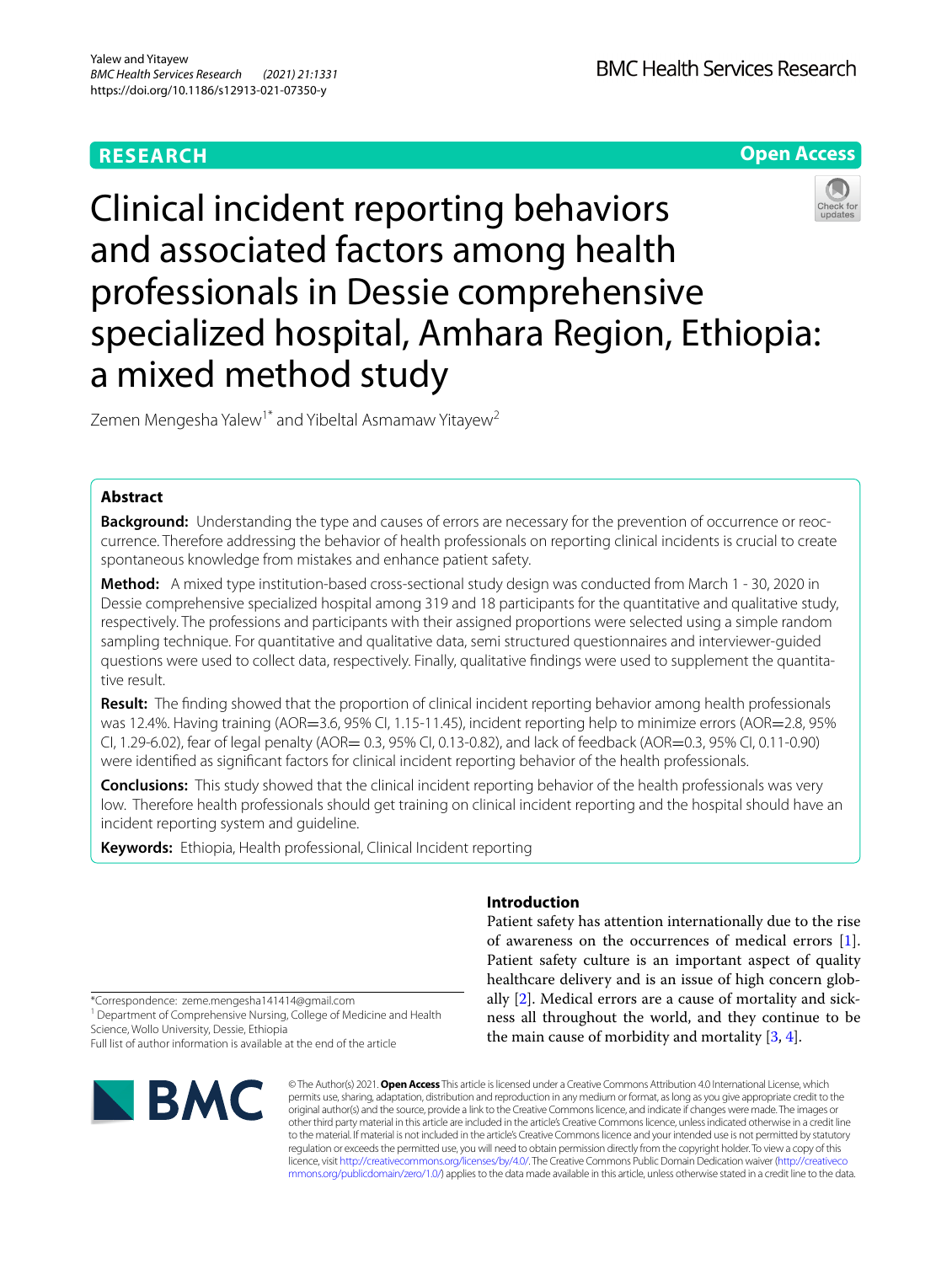A medical error is defned as an injury caused by medical therapy rather than the patient's underlining condition. An unintentional unpleasant event can be avoided. A variety of factors can trigger almost all unfavorable events. They may be unsafe acts committed by people who are in direct contact with the patient or system [\[5](#page-6-4), [6\]](#page-6-5). Adverse drug events and improper transfusions, misdiagnosis, under, and overtreatment, surgical injuries and wrong-site surgery, suicides, restraint-related injuries or death, falls, burns, pressure ulcers, and misidentifcation of the patient are just a few of the problems that can arise in the course of providing health care  $[6]$  $[6]$ . Throughout the world, incident reporting systems have been established, some at the health care facility or organizational level, some at the national health system level [\[7](#page-6-6)]. In a health care facility, a comprehensive and systematic approach to incident reporting would help in the learning from errors and adverse events  $[8, 9]$  $[8, 9]$  $[8, 9]$  $[8, 9]$ . According to studies, reporting systems detect 7–15% of adverse events [\[10](#page-6-9)], and health care facilities, in general, need to change policies and procedures that encourage health workers to disclose incidents. The policies also create the chance for health workers to learn from mistakes and this will also further enhance patient safety [[11\]](#page-6-10).

Clinical incident disclosing allow the healthcare system to be adjusted, and they give incredibly signifcant information for the prevention of errors by detecting systemic faws that are still present and could expose the patient to medical adverse events. It can also be used to detect preventable events if it is practiced well within clinical settings, but many of the incidents are not disclosed or are simply not recognized due to not feel free to disclose errors, fear of punishment, blame, and shame [\[8](#page-6-7), [12](#page-6-11), [13\]](#page-6-12).

In Ethiopia, patient safety culture is a relatively recent problem, and little is known about how it is implemented in public hospitals. Improving patient safety requires creating a culture that supports and encourages healthcare workers to disclose errors [\[14](#page-6-13)]. Addressing the behaviors of health workers on disclosing clinical incidents is important to create spontaneous knowledge from mistakes and this will also further provide valuable information for the prevention of future errors and enhance patient safety  $[11]$  $[11]$ . Therefore, this study was aimed to assess the clinical incident reporting behavior of the health worker in Dessie comprehensive specialized hospital, Amhara Ethiopia.

## **Methods**

#### **Study design, area and period**

A mixed type institution-based cross-sectional study was conducted at Dessie comprehensive specialized hospital from March 1 to March 30, 2020, using a survey questionnaire and focus group discussion for quantitative and qualitative studies respectively. A mixed method study is a one-phased study that begins with the concurrent collection of quantitative and qualitative data. To explain and expand the results, the simultaneous linkage of quantitative and qualitative data was used. Dessie comprehensive specialized hospital is found in Dessie town which is the capital city of South Wollo Zone, Amhara region. The town is located 400 km from Addis Ababa, the capital city of Ethiopia, and 462 Km from Bahir Dar, the capital city of the Amhara region. The Hospital provides multidimensional aspects of care to clients who need health care services including; pediatrics, medical, surgical, gynecological, and other services.

## **Population**

## *Source population*

All health professionals in Dessie comprehensive specialized hospital.

#### *Study population*

Randomly selected health professionals in Dessie comprehensive specialized hospital.

#### **Sample size determination and procedure**

The sample size was determined using a single population proportion formula by considering a 25.4% proportion of incident reporting behavior of health professionals conducted in Gondar university comprehensive specialized hospital, Ethiopia [\[9](#page-6-8)], with a 95% CI and 5% marginal error. Considering 10% non-response rate the fnal sample size was 319. Professions (Nursing, Midwifery, Pharmacy, Medicine, and Anesthesia) and participats from each profession were selected using simple random sampling technique for quantitative study. Three focus group discussions with eighteen (18) discussants were undertaken for the qualitative study until the point in data collection when new insights into the research questions were no longer viable.

## **Eligibility criteria**

## *Exclusion criteria*

Health professionals on annual leave were excluded.

#### **Data collection tool and procedure**

Data were collected by using a structured self-administered questionnaire. The data collection tool was adapted from a study conducted in Gondar specialized referral hospital  $[9]$  $[9]$ . The tool comprises four parts. These are the Sociodemographic characteristics (age, sex, ethnicity, religion, profession, educational level, year of service, working hour per week, and work unit), institutional factors (training on clinical incident reporting behavior, availability of guideline/policy, and availability of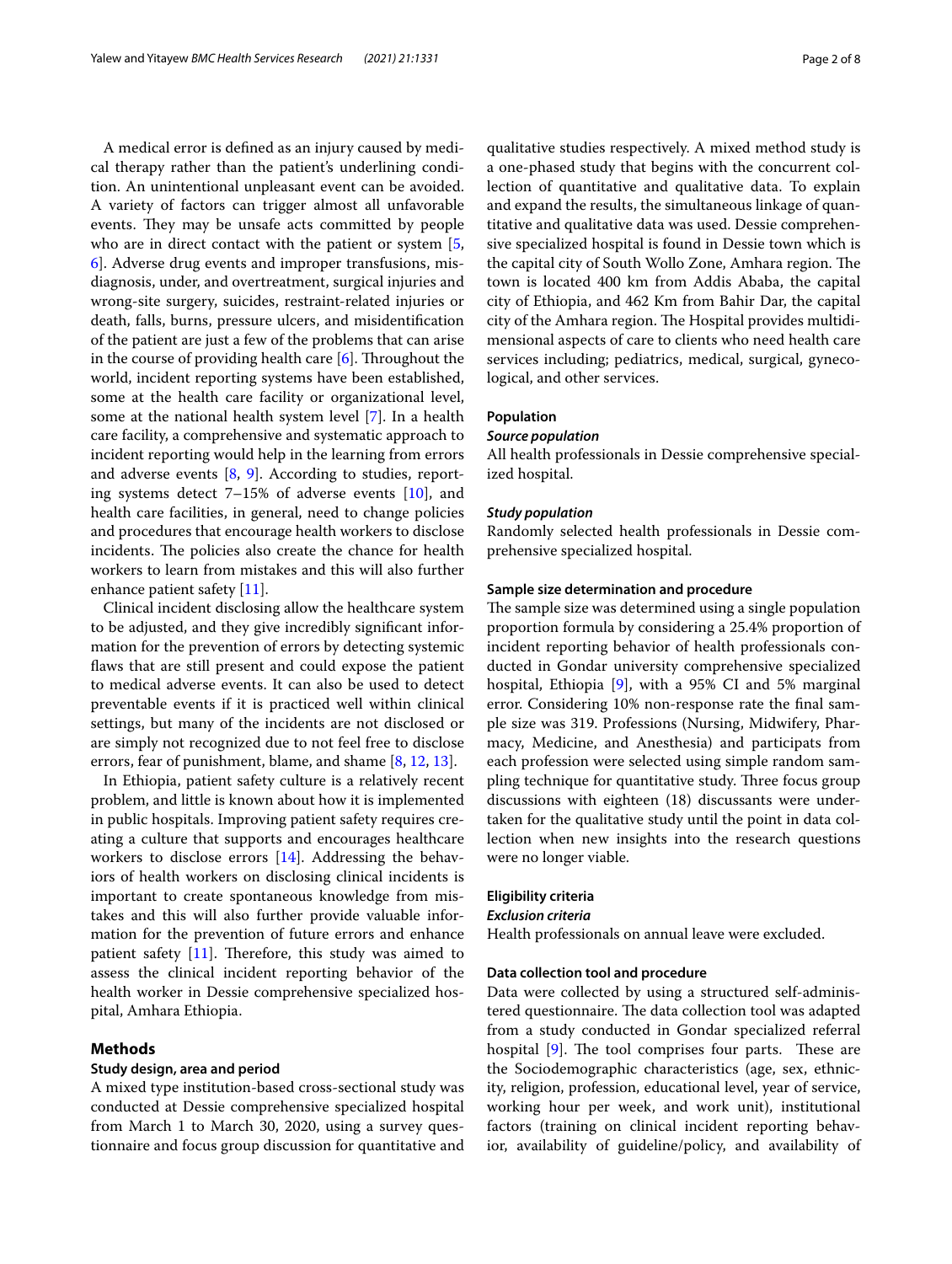reporting formats), perceived barriers on clinical incident reporting behavior (non-supportive environment (culture of shame and blame), loss of prestige among colleagues, fear of legal penalties, fear of administrative suction and lack of feedback), and clinical incident reporting behavior of the health professionals. In addition, the qualitative data were collected by using an unstructured interviewer guide through focused group discussion. Four Bachelor of Science (BSc) Nurses collected the data under the supervision of one Master of Science (MSc) Nurse.

## **Variables**

## *Dependent variable*

Clinical incident reporting behavior.

#### **Independent variable**

**Sociodemographic characteristics**: age, sex, ethnicity, religion, department,educational level, year of service, working hour per week, and work unit.

**Institutional factors**:trainingon clinical incident reporting behavior, availability of guideline/policy, andavailability of reporting formats.

**Perceived barriers:** non-supportiveenvironment (culture of shame and blame), loss of prestige among colleagues,fear of legal penalties, fear of administrative suction and lack of feedback.

## **Operational defnition**

#### *Clinical Incident reporting behavior of health professionals*

 Health professionals' action towards the error they committed to disclose or conceal to their colleague or concerned body [[9,](#page-6-8) [15](#page-6-14)].

**High clinical incident reporting behavior:** health professionals who choose the option "always" for all items [\[9](#page-6-8)].

**Low clinical incident reporting behavior:** health professionals who choose one of the options **"**most of the time", "sometimes", "rarely", or "not disclose at all" for one or more item(s) [[9\]](#page-6-8).

#### **Data quality assurance**

The Pre-test was conducted on 5% of the final sample size in Akasta general hospital one week before the actual data collection. The quality of data was ensured through training of data collectors, regular supervision, immediate feedback, and reviewing each of the questionnaires daily by the principal investigators. Double data entry was performed, and the consistency of the entered data was cross-checked. Field notes and audio records were checked for their appropriateness in terms of proper coding and clear audibility.

#### **Judgment criteria**

To ensure the study's validity, we considered four criterias: dependability, conformability, credibility, and transferability  $[16]$  $[16]$ . The triangulation of various components of data gathering ensured the data acquired in this study was trustworthy: (A) incorporating health professionals from diferent departments, (B) Researchers with relevant experience were invited to participate. All of the researchers were examined and the research fndings were determined to be trustworthy.

## **Data processing and analysis**

The overall clinical incident reporting behavior of the health professionals was determined through the summation of clinical incident reporting behavior measuring items. For data entry and analysis, Epi data version 4.4.2 and Statistical Package for Social Sciences version 25 software were used. Descriptive statistics such as proportions, percentages, frequency distribution, and graphical presentation were used to describe the data. Variables with a p-value of less than and equal to 0.25 were entered into multivariable regression analysis and variables with p values < 0.05 were considered as statistically signifcant factors of clinical incident reporting behavior. For qualitative data, verbatim transcription in the Amharic language was made. The transcribed text file was translated into the English language for analysis. The translated text fle was analyzed by using thematic content analysis. Finally, qualitative fndings were used to supplement the quantitative result.

## **Result**

#### **Sociodemographic characteristics of the respondents**

A total of 291 study participants have participated in the study with a 91% response rate. About 171(58.8%) of the respondents were male, 51.5% were married, 151(51.9%) of the respondents were orthodox, and 98.3% were Amhara in ethnicity. The median age of the respondent was 29 with (IQR=27-32), and 92.4% of respondents had no incident reporting training. 90% (90%) and 94.2% of respondents reported that the hospital did not have a reporting guideline and reporting format respectively (Table [1\)](#page-3-0).

In a focus group discussion, there were 18 discussants. Five respondents were females, age of the respondents ranges from 21 to 40 years, and 7, 2, 4, 2, and 3 of respondents were nursing, medicine, midwifery, anesthesia and pharmacy respectively. The majority of respondents had a Bachelor of Science (BSc) degree.

After data analysis through reviewing the discussant's ideas, three main themes and three subthemes were created. These were clinical incident reporting behavior,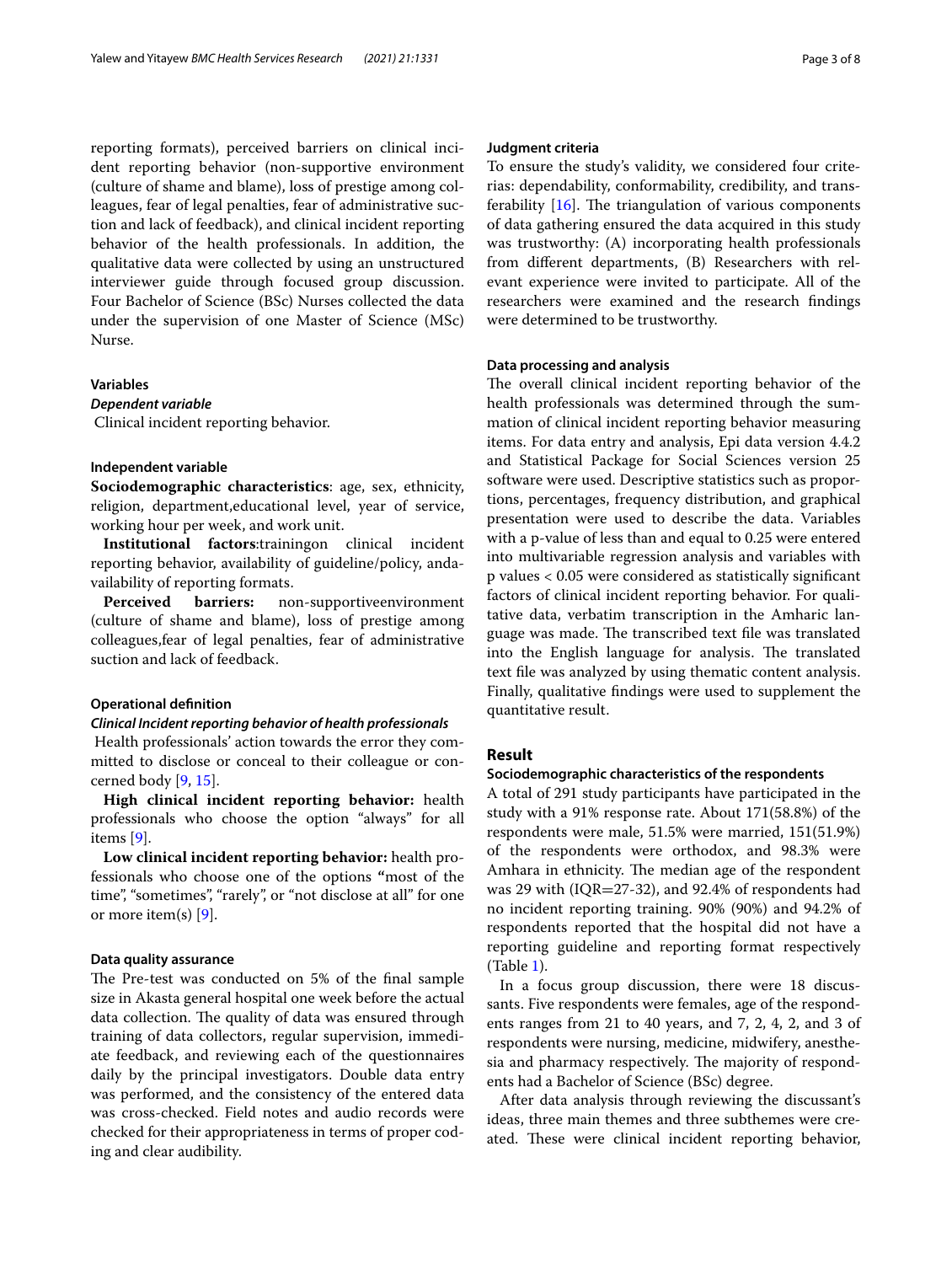<span id="page-3-0"></span>**Table 1** Socio-demographic characteristics of the study participants on clinical incident reporting behavior in Dessie comprehensive specialized hospital, (n=291)  $\mathbb{R}$ 

| Variable                  | Category                    | Frequency |             |  |
|---------------------------|-----------------------------|-----------|-------------|--|
|                           |                             | Number    | Percent (%) |  |
| Age                       | $\leq$ 29                   | 156       | 56.6        |  |
|                           | 30-39                       | 103       | 35.4        |  |
|                           | $>=10$                      | 23        | 7.9         |  |
| Sex                       | Male                        | 171       | 58.8        |  |
|                           | Female                      | 120       | 41.2        |  |
| Profession                | Nursing                     | 168       | 57.7        |  |
|                           | Anesthesia                  | 10        | 3.4         |  |
|                           | Midwifery                   | 29        | 10.0        |  |
|                           | Medicine                    | 64        | 22.0        |  |
|                           | Pharmacy                    | 20        | 6.9         |  |
| <b>Educational status</b> | 2nd degree and above        | 10        | 3.4         |  |
|                           | 1st degree                  | 254       | 87.3        |  |
|                           | Diploma                     | 27        | 9.3         |  |
| Working unit              | Medicine                    | 55        | 18.9        |  |
|                           | Surgery                     | 61        | 21.0        |  |
|                           | Pediatrics                  | 74        | 25.4        |  |
|                           | Gynecology and<br>obstetric | 48        | 16.5        |  |
| Work Experience           | Outpatient department       | 14        | 4.8         |  |
|                           | Emergency                   | 24        | 8.2         |  |
|                           | Other                       | 15        | 5.2         |  |
|                           | $\leq$ =5                   | 218       | 74.9        |  |
|                           | $6 - 10$                    | 51        | 17.5        |  |
|                           | $11 - 15$                   | 11        | 3.8         |  |
|                           | $>=16$                      | 11        | 3.8         |  |
| Working hour /week        | $\leq$ = 39                 | 14        | 4.8         |  |
|                           | 40-59                       | 162       | 55.7        |  |
|                           | $>= 60$                     | 115       | 39.5        |  |

Other; OR: Operation room; ART: Antiretroviral treatment center

barriers in reporting errors, and suggestions for better clinical incident reporting practice. Lack of organizational structure, fear of the consequence, and lack of investigation on the cause of errors were subthemes under barriers in reporting errors.

#### **Clinical incident reporting behaviour of the participants**

After the summation of the three Likert scale outcome variable measuring items, the proportion of health professionals reporting behavior of errors was 12.4% (95%CI, 8.93- 16.39).

In a qualitative study, nearly all respondents mentioned that there is no clinical incident reporting practice as well as a reporting system for medical errors in the health institution.

34 years male anaesthetist said that:

*"I don't know about the reporting system on medical errors, but I hear mistakes when the patient or the patient's family is sued. But I don't know-how, and to whom incidents should be disclosed"* **(P4f)***.*

35 years male midwife added:

*"…Medical errors are often heard from the patient or their family. There is no standard reporting system. In our unit, sometimes we discuss medical errors in the morning sessions for learning purpose"* **(P5t)***.*

27 male pharmacist added more:

*"As they said, there is no formal reporting system; we also don't know how and to whom incidents should be disclosed"* **(P6f).**

#### **Factors afecting clinical incident reporting behavior**

In the bivariate logistic regression, respondents age, taking training, reporting errors help to minimize errors, fear of blame, fear of loss of prestige, legal penalty, and lack of feedback had a p-value  $\epsilon$ =0.25, and through the multivariable analysis, taking training, clinical incident reporting help to minimize errors, fear of penalty and lack of feedback were factors associated with clinical incident reporting through having p-value < 0.05 and 95% CI. Health professionals who had training on clinical incident reporting were 3.6 times more likely to disclose incidents than those who had no training (Adjusted odd ratio: (AOR)=3.6 (95% CI, 1.15,11.45)), those who perceive clinical incident reporting help to minimize errors were 2.8 times more likely to disclose incidents than those who did not perceive (AOR=2.8(95% CI, 1.29, 6.02)), those who fear legal penalty were 67.8% less likely to disclose incidents than those did not fear legal penalty (AOR=0.3(95% CI, 0.13, 0.82)), and lastly health worker who perceive lack of feedback was 69.3% less likely to disclose incidents than those who did not perceive so (AOR=0.3(95% CI, 0.11, 0.90)) ( Table [2](#page-4-0)).

In the qualitative study, discussants also complained about some factors inhibiting reporting clinical errors. These factors were lack of organizational structure, fear of consequence, and lack of investigation on the cause of errors.

## **Lack of Organizational Structure**

The discussants mentioned that lack of organizational structure was a factor that afects reporting incidents.

For example, a 34 years male anesthetist said that:

*"…it may be related to the hospital management; there is no assigned responsible body to handle med-*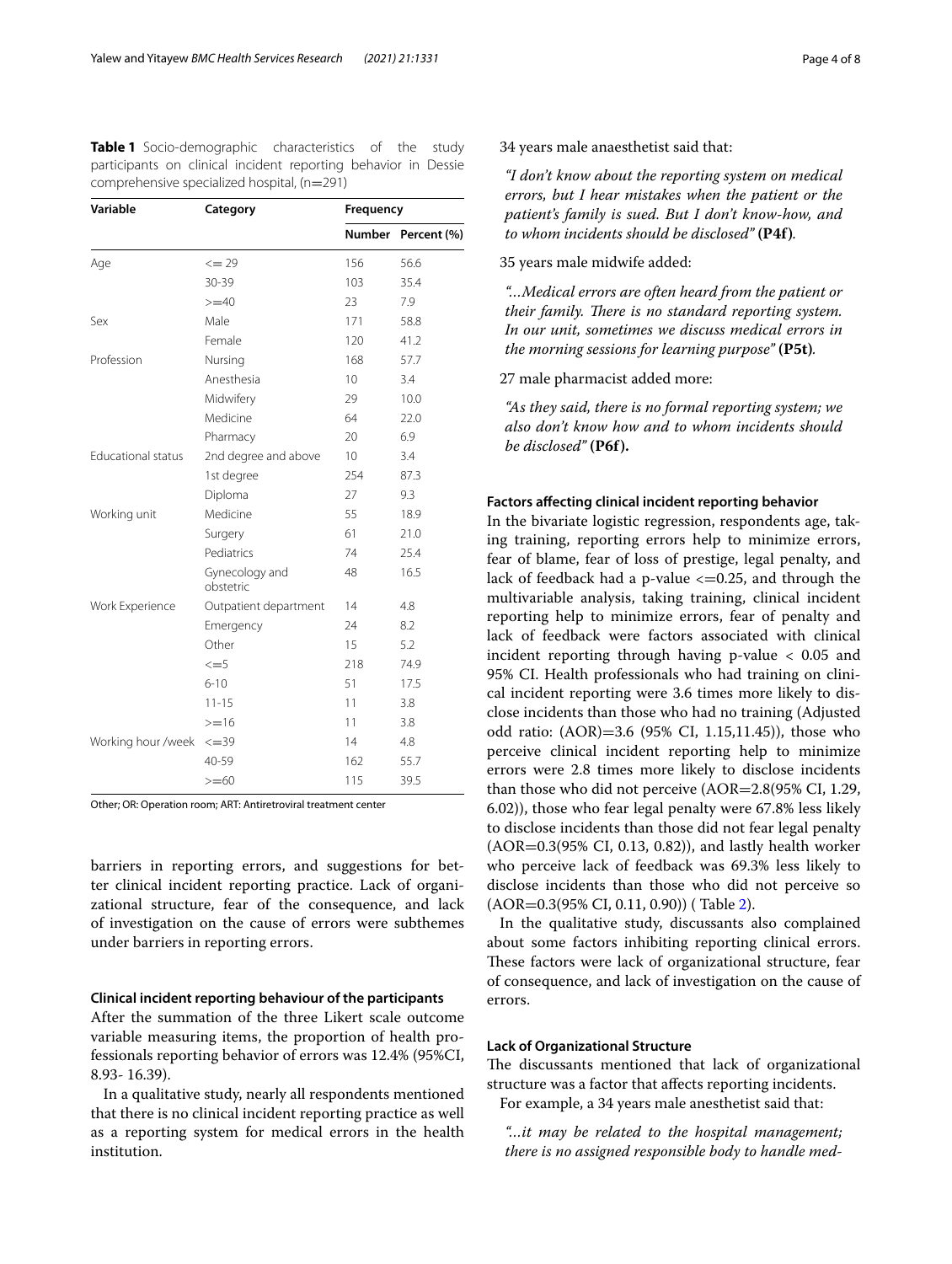<span id="page-4-0"></span>**Table 2** Multivariate analysis of factors associated with clinical incident reporting behavior among health professionals in Dessie Comprehensive Specialized Hospital, (n=291)

| <b>Variables</b>      | Category  | Incident reporting |     | <b>COR (95%CI)</b> | <b>AOR (95%CI)</b>  | P-value |
|-----------------------|-----------|--------------------|-----|--------------------|---------------------|---------|
|                       |           | High               | Low |                    |                     |         |
| Age                   | $\leq$ 29 | 16                 | 149 |                    |                     |         |
|                       | $30 - 39$ | 15                 | 88  | $1.6(.75-3.37)$    | $2.0(.92 - 4.63)$   | .079    |
|                       | $>=$ 40   | 5                  | 18  | $2.6(.85 - 7.90)$  | $2.9(.86 - 9.63)$   | .086    |
| Taking training       | Yes       | 6                  | 16  | $2.9(1.09 - 8.22)$ | $3.6(1.15 - 11.45)$ | .027    |
|                       | No        | 30                 | 239 |                    |                     |         |
| To minimize errors    | Yes       | 18                 | 76  | $2.4(1.16 - 4.77)$ | $2.8(1.29 - 6.02)$  | .009    |
|                       | No        | 18                 | 179 |                    |                     |         |
| Fear of blame         | Yes       | 11                 | 109 | $.6(.28-1.25)$     | $.4(0.20-1.06)$     | .069    |
|                       | No        | 25                 | 146 |                    |                     |         |
| Loss of prestige      | Yes       | 3                  | 46  | $.4(.12-1.40)$     | $.3(.09-1.27)$      | .111    |
|                       | No        | 33                 | 209 |                    |                     |         |
| Fear of legal penalty | Yes       | 8                  | 88  | $.5(.24-1.24)$     | $.3(.13-.82)$       | .017    |
|                       | No        | 28                 | 167 |                    |                     |         |
| Lack of feed back     | Yes       | 5                  | 69  | $.4(.16-1.16)$     | $.3(.11-.90)$       | .031    |
|                       | No        | 31                 | 186 |                    |                     |         |

AOR: adjusted odd ration; COR: crude odd ration

*ical errors in the hospital" (***P4f).**

32 years female pharmacist said that:

*"As mentioned earlier there is no reporting system and reporting format in our department"* **(P4s).**

Another 28 years female nurse added more:

*"As other members said, I do not know any reporting system, and also I have never seen a trained health professional and training on medical errors…" (***P2f)***.*

## **Fear of consequence**

Fear of the consequence that might occur after reporting errors. For example, a 29 years anesthetist said that:

*"As my friend said, the reporting system is weak…the main reason might be blaming from colleagues and managers"* **(P2t).**

Another 28 years male general practitioner added more:

*"…the reason for low incidents reporting practice might be fear of penalties and suctions" (***P3f***).*

#### **Lack of investigation on the causes of errors**

Participants in the discussion said that a Lack of investigation on the cause of errors makes the health professionals not disclose errors.

A 21 years female midwife said that:

*"…errors are not investigated. To reduced incidents, there should be an investigation on the cause of errors"* **(Pt1)***.*

Another 40 years nurse pointed out that:

*"…what keeps us from reporting medical errors is that; the cause of the errors is not investigated" (p1f).*

## **Suggestions for having better reporting practice in the future**

There were various suggestions raised by discussants for better clinical incident reporting practice in the future. For example, a 29 years male anesthetist said:

"...there should be an incident officer in the hospi*tal to receive and investigate all incidents discloses" (P2t).*

Another 40 years old male nurse added:

*"It is better to have clinical incident reporting guidelines, a format, and training…"* **(p1s)***.*

## **Discussion**

The overall clinical incident reporting behavior of the health professionals in this fnding was 12.4%. Correspondingly, the qualitative fnding showed that nearly all respondents mentioned, there is no clinical incident reporting practice in the health institution, and also they did not know any reporting system on clinical incidents.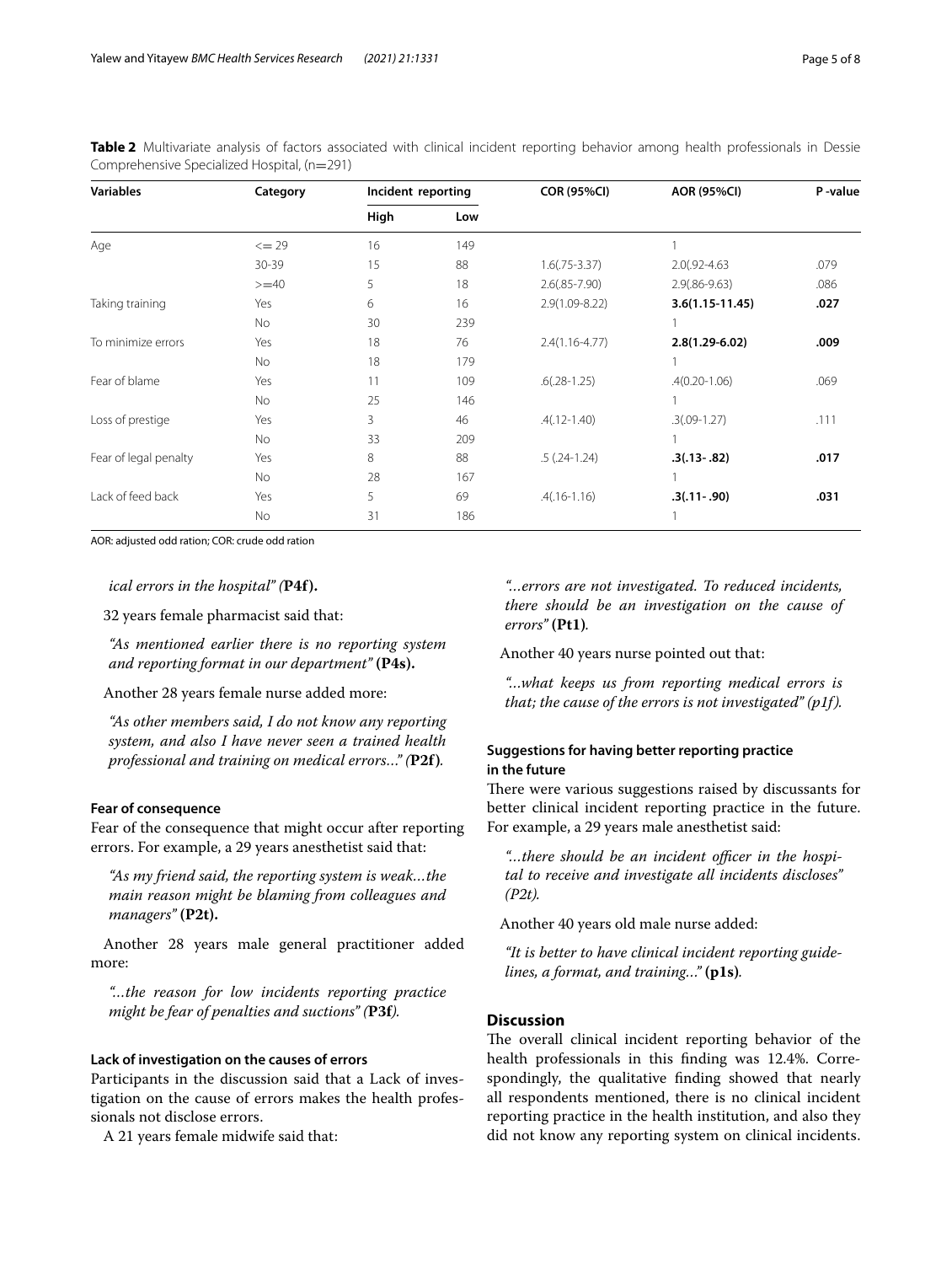This finding is lower than a study conducted in Egypt, Korea, Iran, and Ethiopia  $[8, 9, 17-20]$  $[8, 9, 17-20]$  $[8, 9, 17-20]$  $[8, 9, 17-20]$  $[8, 9, 17-20]$  $[8, 9, 17-20]$ . The discrepancy might be attributed to the inclusion of diferent disciplines, blaming in the working environment, lack of confdence in health workers, administrative punishment, and fear.

Participants who had training on clinical incident reporting had 3.6 times higher odds of reporting errors than those who had not been trained. This finding is in line with a study conducted in Gondar comprehensive specialized hospital [[9\]](#page-6-8). Training on clinical incident reporting signifcantly improves the health worker's skills in analyzing the factors of incidents with the prevention of future occurrence of medical errors. In addition, Training can improve systematic and structural strategies for recognizing, reporting, learning about, and characterizing incidents  $[21]$  $[21]$ , and increasing the health care professional awareness on reporting medical errors can promote efectiveness to protect patients from incidents [[22\]](#page-6-19).

The present study showed that health workers who believe that reporting medical errors help to minimize errors were 2.8 times more likely to disclose incidents than those who did not believe so. Reporting medical errors is essential to improve patient safety and allow front-line health workers to learn concerning the causation of the incident, and systemic changes which will prevent it from recurring [\[23](#page-6-20)].

The other factor which affects the health workers' clinical incident reporting behavior is fear of legal penalty. Health providers who fear legal penalties were 66.8% less likely to disclose medical errors than those who did not fear legal penalties. In the qualitative study, fear of the consequence that might occur after reporting errors makes the health care workers not disclose incidents. Fear of consequence was also identified by a study conducted in Iran [[24](#page-6-21)]. A similar result revealed in Gondar's comprehensive specialized hospital [[9](#page-6-8)]. Literature supported that fear of being punished was found as a major factor for clinical incident reporting behavior of the health workers [[25\]](#page-6-22) and it is also evident that health care personnel are afraid of being punished if they report medical errors [[26\]](#page-6-23). According to the Ethiopian penal code, it is punishing to injure a patient as a result of negligence. Therefore, the health workers may not disclose incidents due to fear of legal penalty.

Lack of feedback on clinical incident reporting was also a factor that afects the clinical incident reporting behavior of health workers. Health workers who perceive a lack of feedback on clinical incident reporting were 69.3% less likely to disclose incidents than those who did not so. Feedbacks from clinical risk management system may provide important information to staff on how to reduce and prevent incidents [[27](#page-6-24)], and the structure and ideas through feedback were quite useful in developing a deeper comprehension of the events [[28\]](#page-6-25). Hospital management should provide timed feedback and intervene in visible corrective measures on ongoing activities  $[29]$  $[29]$ . The importance of providing actionable feedback that improves systems is recognized as a key factor in encouraging future reporting with in the health workers [\[30](#page-7-1)].

Finally, lack of root cause analysis was also identifed by the qualitative study as a factor for not reporting errors by the health workers. A similar result in a qualitative study was disclosed from a study conducted in Iran [\[24](#page-6-21)]. Identifying the cause of the incidents is important to prevent the errors through enables the creation of efective measures to reduce the likelihood of similar negative events occurring in the future [[31](#page-7-2), [32\]](#page-7-3). Likewise, root cause analysis is a process of investigating the root cause or sources of mistakes and vulnerabilities in a system to reduce the rate of adverse events [\[33](#page-7-4)].

## **Limitation of the study**

Social desirability bias could be the limitation of this study. Respondents were assured complete anonymity and confdentiality throughout the study, which is important to reduce social desirability bias. But still there might be a social desirability bias about behaviors of reporting clinical incidents. The study being conducted in a single institution could also be a limitation. As a result, it is recommended to conduct a mixed method study across the country to enhance the healthcare system.

## **Conclusions**

This study showed that the overall clinical incident reporting behavior of the health professionals was very low. Training on clinical incident reporting, clinical incident reporting help to minimize errors, fear of legal penalties, lack of feedback, lack of organizational structure, and lack of investigation on the cause of errors were identifed factors on clinical incident reporting behavior. Therefore, clinical incident reporting guidelines and a format for health care institutions should be established by Ethiopia's minister of health, and health professionals should get training on clinical incident reporting. In addition, there should be also an investigation on the causes of medical errors.

#### **Abbreviations**

AOR: Adjusted odds ratio; SPSS: Statistical Product for Service Solution.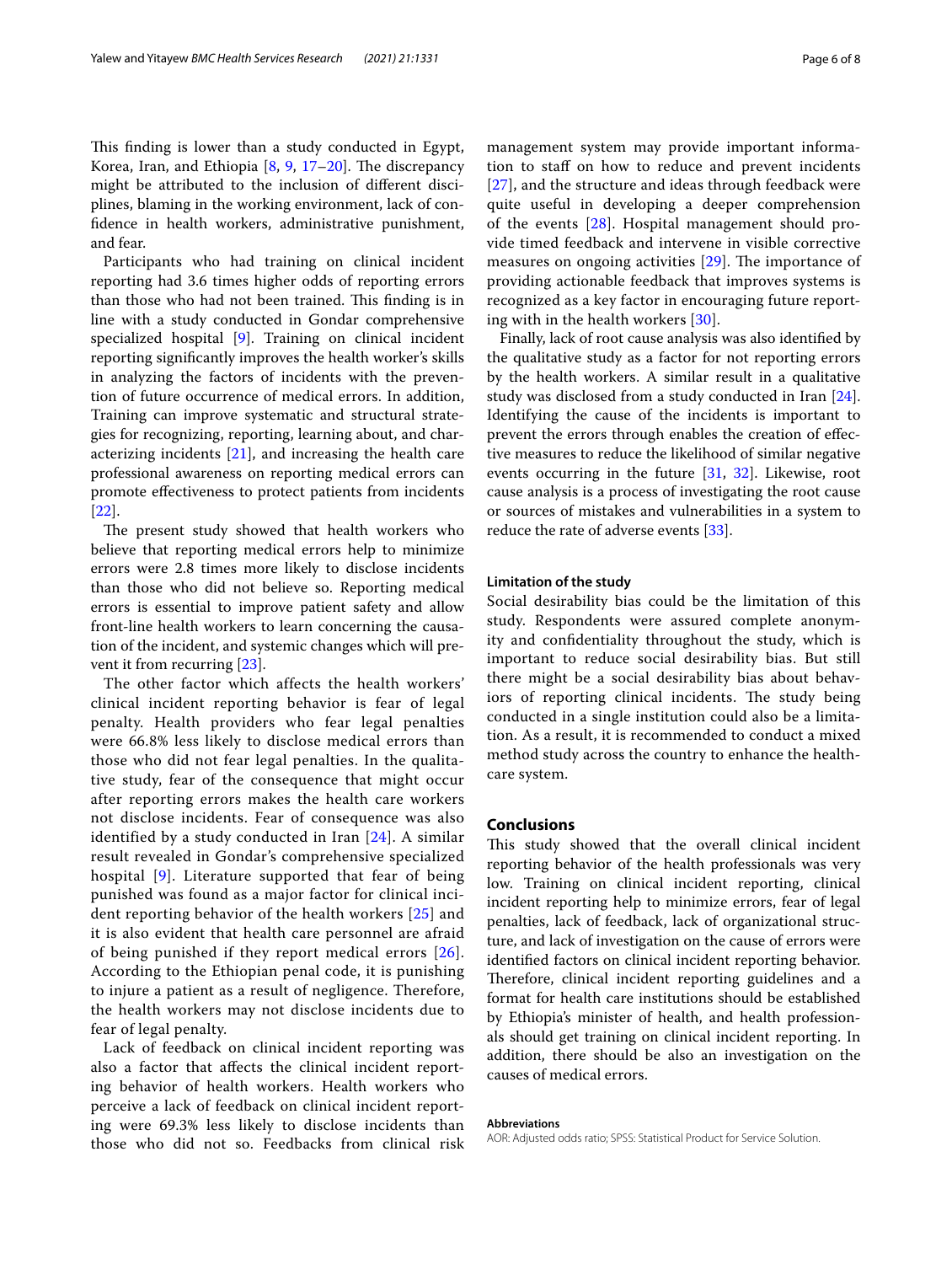## **Supplementary Information**

The online version contains supplementary material available at [https://doi.](https://doi.org/10.1186/s12913-021-07350-y) [org/10.1186/s12913-021-07350-y.](https://doi.org/10.1186/s12913-021-07350-y)

## **Additional fle 1.**

**Additional fle 2.**

#### **Acknowledgements**

We would like to thank Wollo University for allowing us to conduct the study and our special thanks to our colleagues for their help in providing valuable information on the write-up. We would also like to thank data collectors and respondents for their invaluable support.

#### **Authors' contributions**

ZM conceived, organized, led the study, analyzed the data and wrote the initial draft of the paper. YA supported signifcant input in to the paper. All authors have read and approved the fnal manuscript.

## **Funding**

Wollo University covered the cost of data collection, entry, and supervision.

#### **Availability of data and materials**

Data will be available upon request from the corresponding author.

## **Declarations**

#### **Ethics approval and consent to participate**

 The study protocol was approved by the Research Ethics and Approval Committee of Wollo University, College of medicine and Health Science (RF: CMHS 164/02/12). Official letters of co-operation were written to Dessie comprehensive specialized hospital for facilitating the study. Informed written consent was obtained from each study participant and respondents have the right not to participate or withdraw from the study at any stage. Additionally, anonymity and confdentiality of the data were kept, and all study methods were performed in accordance with the declaration of Helsinki.

#### **Consent for publication**

Not applicable.

#### **Competing interests**

The authors declare that there are no conficts of interest.

#### **Author details**

<sup>1</sup> Department of Comprehensive Nursing, College of Medicine and Health Science, Wollo University, Dessie, Ethiopia. <sup>2</sup> Department of Paediatrics Nursing, College of Medicine and Health Science, Wollo University, Dessie, Ethiopia.

## Received: 22 June 2021 Accepted: 25 November 2021 Published online: 11 December 2021

#### **References**

- <span id="page-6-0"></span>1. Anderson JG, Ramanujam R, Hensel DJ, Sirio CA. Reporting trends in a regional medication error data-sharing system. Health Care Manag Sci. 2010;13(1):74–83.
- <span id="page-6-1"></span>2. Wami SD, Demssie AF, Wassie MM, Ahmed AN. Patient safety culture and associated factors: A quantitative and qualitative study of healthcare workers' view in Jimma zone Hospitals, Southwest Ethiopia. BMC Health Serv Res. 2016;16(1):1–10.
- <span id="page-6-2"></span>3. Jha A, Prasopa-Plaizier N, Larizgoitia Ia, Bates D. Patient safety research: an overview of the global evidence. BMJ Quality Safety. 2010;19(1):42–7.
- <span id="page-6-3"></span>Jha AK, Larizgoitia I, Audera-Lopez C, Prasopa-Plaizier N, Waters H, Bates DW. The global burden of unsafe medical care: analytic modelling of observational studies. BMJ Quality Safety. 2013;22(10):809–15.
- <span id="page-6-4"></span>5. Garrouste-Orgeas M, Philippart F, Bruel C, Max A, Lau N, Misset B. Overview of medical errors and adverse events. Ann Intensive Care.  $2012:2(1):1-9$
- <span id="page-6-5"></span>6. Carver N, Gupta V, Hipskind JE. Medical Error. In: StatPearls. Treasure Island (FL): StatPearls Publishing; July 9, 2021. Available from: [https://www.ncbi.](https://www.ncbi.nlm.nih.gov/books/NBK430763/?report=reader) [nlm.nih.gov/books/NBK430763/?report](https://www.ncbi.nlm.nih.gov/books/NBK430763/?report=reader)=reader
- <span id="page-6-6"></span>7. Ontario HQ. Patient safety learning systems: a systematic review and qualitative synthesis. Ontario Health Technology Assessment Series. 2017;17(3):1.
- <span id="page-6-7"></span>8. Agegnehu W, Alemu A, Ololo S. Incident reporting behaviors and associated factors among health care professionals working in public hospitals in Addis Ababa, Ethiopia 2017. MOJ Public Health. 2019;8(5):182–7.
- <span id="page-6-8"></span>9. Engeda EH. Incident Reporting Behaviours and Associated Factors among Nurses Working in Gondar University Comprehensive Specialized Hospital, Northwest Ethiopia. Scientifca (Cairo). 2016;2016:6748301.
- <span id="page-6-9"></span>10. Blais R, Bruno D, Bartlett G, Tamblyn R. Can we use incident reports to detect hospital adverse events? J Patient Safety. 2008;4(1):9–12.
- <span id="page-6-10"></span>11. Banakhar MA, Tambosi AI, Asiri SA-A, Banjar YB, Essa YA. Barriers of Reporting Errors among Nurses in a Tertiary Hospital. Int J Nurs Clin Pract  $2017:4:1-7$
- <span id="page-6-11"></span>12. Evans SM, Smith BJ, Esterman A, Runciman WB, Maddern G, Stead K, et al. Evaluation of an intervention aimed at improving voluntary incident reporting in hospitals. Quality Safety Health Care. 2007;16(3):169–75.
- <span id="page-6-12"></span>13. Jember A, Hailu M, Messele A, Demeke T, Hassen M. Proportion of medication error reporting and associated factors among nurses: a cross sectional study. BMC Nurs 2016;17(9):1–8.
- <span id="page-6-13"></span>14. Mekonnen AB, McLachlan AJ, Jo-anne EB, Mekonnen D, Abay Z. Hospital survey on patient safety culture in Ethiopian public hospitals: a crosssectional study. Safety Health. 2017;3(1):1–11.
- <span id="page-6-14"></span>15. Alam AY, Mir AS. Attitudes and perceived barriers of tertiary level health professionals towards incident reporting in Pakistan. North Am J Med Sci. 2010;2(2):100–5.
- <span id="page-6-15"></span>16. Guba EG, Lincoln YS. Epistemological and methodological bases of naturalistic inquiry. ECTJ. 1982;30(4):233–52.
- <span id="page-6-16"></span>17. Eshete Y, Tesfaye B, Dagnew Z, Kefale D, Mesfn Belay D, Minuye B. Critical Incident Disclosing Behaviors and Associated Factors among Nurses Working in Amhara Region Referral Hospitals, Northwest Ethiopia: A Cross-Sectional Study. Crit Care Res Pract. 2021;2021: 1–6: [https://doi.org/](https://doi.org/10.1155/2021/8813368) [10.1155/2021/8813368.](https://doi.org/10.1155/2021/8813368)
- 18. Araby E, Eldesouky R, Abed H. Medical errors among nurses in the university Hospital of Benha, Egypt: forms, underlying factors and reporting. Biomed J. 2018;1:8.
- 19. Hwang J-I, Ahn J. Teamwork and clinical error reporting among nurses in Korean hospitals. Asian Nurs Res. 2015;9(1):14–20.
- <span id="page-6-17"></span>20. Poorolajal J, Rezaie S, Aghighi N. Barriers to medical error reporting. Int J Preventive Med. 2015;6.
- <span id="page-6-18"></span>21. Swanson SL, Cavanaugh S, Patino F, Swanson JW, Abraham C, Clevenger C, et al. Improving Incident Reporting in a Hospital-Based Radiation Oncology Department: The Impact of a Customized Crew Resource Training and Event Reporting Intervention. Cureus. 2021;13(4).
- <span id="page-6-19"></span>22. Banakhar MA, Tambosi AI, Asiri SA-A, Banjar YB, Essa YA. Barriers of Reporting Errors among Nurses in a Tertiary Hospital. Int J Nurs Clin Pract. 2017;2017.
- <span id="page-6-20"></span>23. Mahajan R. Critical incident reporting and learning. Brit J Anaesthesia. 2010;105(1):69–75.
- <span id="page-6-21"></span>24. Peyrovi H, Nikbakht Nasrabadi A, Valiee S. Exploration of the barriers of reporting nursing errors in intensive care units: A qualitative study. J Intensive Care Soc. 2016;17(3):215–21.
- <span id="page-6-22"></span>25. AbuAlRub RF, Al-Akour NA, Alatari NH. Perceptions of reporting practices and barriers to reporting incidents among registered nurses and physicians in accredited and nonaccredited J ordanian hospitals. J Clin Nurs. 2015;24(19-20):2973–82.
- <span id="page-6-23"></span>26. Asgarian A, Mahjour P, Heidari H, Khademi N, Ghassami K, Mohammadbeigi A. Barriers and facilities in reporting medical errors: A systematic review study. Adv Human Biol. 2021;11(1):17.
- <span id="page-6-24"></span>27. Benn J, Koutantji M, Wallace L, Spurgeon P, Rejman M, Healey A, et al. Feedback from incident reporting: information and action to improve patient safety. BMJ Quality Safety. 2009;18(1):11–21.
- <span id="page-6-25"></span>28. Whitaker J, Ibrahim F. Incident reporting feedback experience in a UK secondary care setting. Bull Royal Coll Surgeons England. 2016;98(2):82–4.